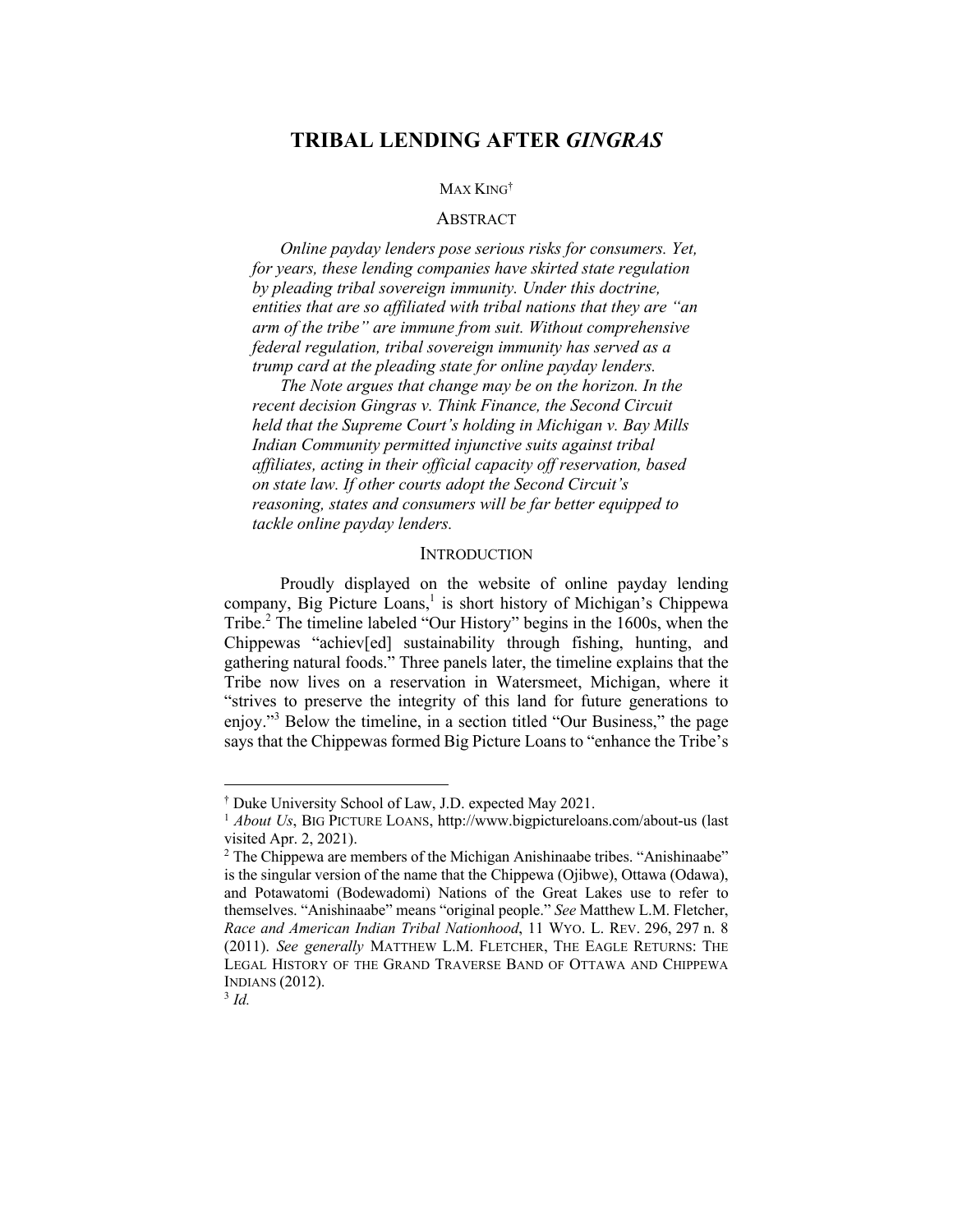self-determination and further diversify the Tribe's economy."4 The section further informs readers that the lending company "is an economic arm and instrumentality of the Tribe," and "is organized and licensed under Tribal law and is located on the Tribe's reservation."5

What the section does not explain is that "arm of the Tribe" is a legal term of art. Native American tribes enjoy tribal sovereign immunity unless Congress authorizes suit against them or the tribe waives its immunity.<sup>6</sup> Some federal circuit courts and state supreme courts have adopted "arm of the tribe" tests to determine whether tribal sovereign immunity protects commercial entities associated with Native American tribes.7 Generally speaking, if a commercial entity is so closely affiliated with a Native American tribe that they are an "arm of the tribe," and granting the immunity will promote the tribe's economic development, the commercial entity will be immune from suit.<sup>8</sup> That means that Big Picture Loans is not simply describing its relationship with the Chippewa Tribe; it is asserting that the relationship shields it from legal culpability.

Big Picture Loans is not unique in this respect. Many online payday lender companies use tribal affiliations to benefit from tribal sovereign immunity.<sup>9</sup> This Note will describe these companies' problematic lending practices, discuss how they have partnered with Native American tribes, and detail the legal doctrines granting these companies immunity. This Note will also summarize state and federal attempts to regulate online payday lenders. Tribal immunity has stymied many state efforts,<sup>10</sup> and the federal government has not yet taken comprehensive measures in this area. However, a recent Second Circuit decision, *Gingras v. Think Finance*, *Inc.*, <sup>11</sup> may chart a new path forward. There, the Second Circuit held that the Supreme Court's decision in

<sup>10</sup> *Id.* at 328.

<sup>4</sup> *Id.*

<sup>5</sup> *Id.*

<sup>6</sup> Kiowa Tribe of Okla. v. Mfg. Techs., 523 U.S. 751, 754 (1998).

<sup>7</sup> *See, e.g.*, Breakthrough Mgmt. v. Chukchansi Gold Casino & Resort, 629 F.3d 1173, 1186 (10th Cir. 2010); Williams v. Big Picture Loans, LLC, 929 F.3d 170, 177 (4th Cir. 2019); White v. Univ. of Cal., 765 F.3d 1010, 1026 (9th Cir. 2014); People v. Miami Nation Enters., 386 P.3d 357, 365–66 (Cal. 2016); Cash Advance & Preferred Cash Loans v. Colo. ex rel. Suthers, 242 P.3d 1099, 1110 (Colo. 2010); Runyon v. Ass'n of Vill. Council Presidents, 84 P.3d 437, 439–40 (Alaska 2004).

<sup>8</sup> *See, e.g*., *Breakthrough*, 629 F.3d at 1188.

<sup>9</sup> *See generally* Heather L. Petrovich, Commentary, *Circumventing State Consumer Protection Laws: Tribal Immunity and Internet Payday Lending*, 91 N.C. L. REV. 326 (2012) (detailing sovereign immunity claims made by online payday lenders).

<sup>&</sup>lt;sup>11</sup> Gingras v. Think Fin., Inc., 922 F.3d 112 (2nd Cir. 2019).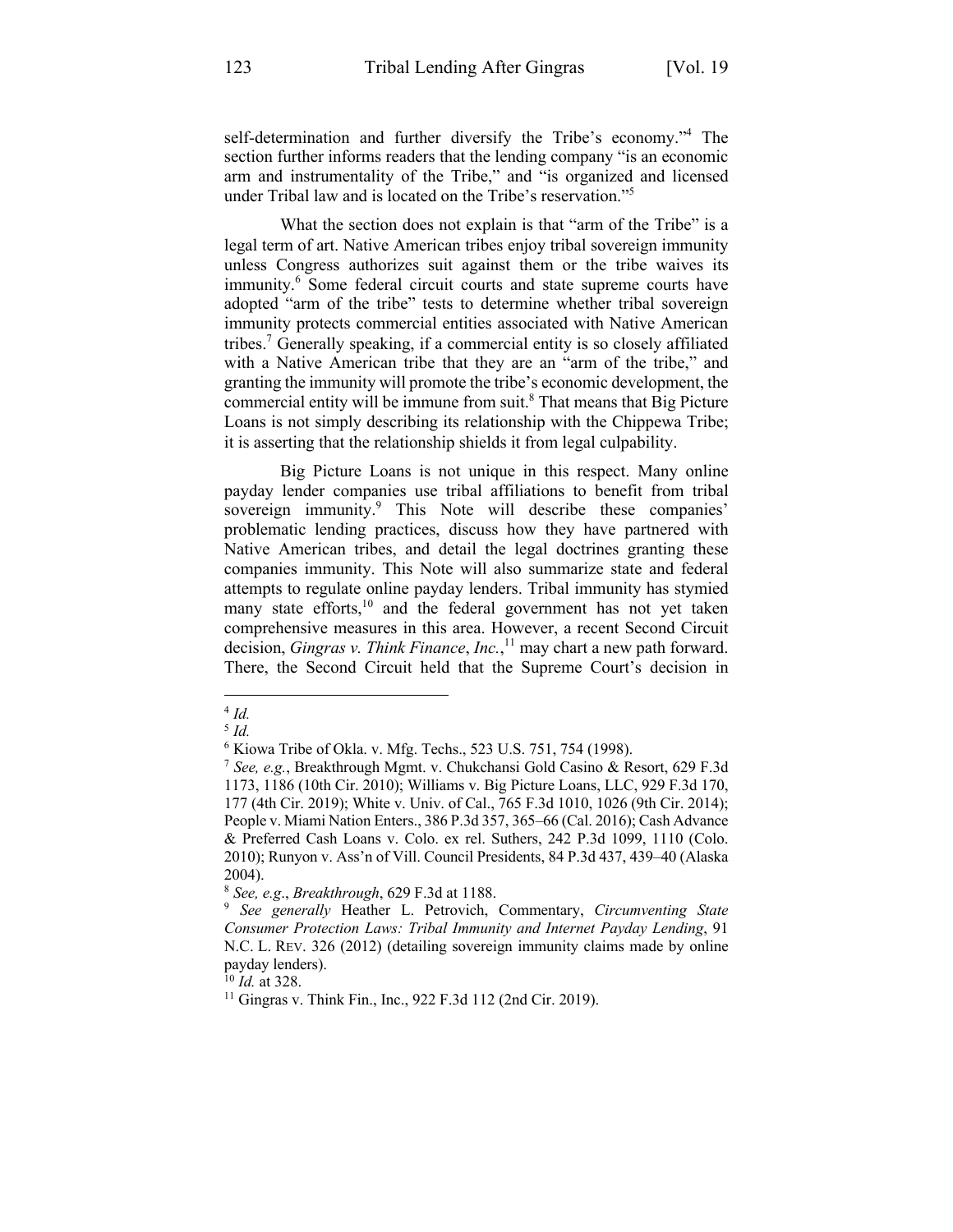*Michigan v. Bay Mills Indian Community*<sup>12</sup> permitted injunctive suits against tribal affiliates, acting in their official capacity off reservation, based on state law.<sup>13</sup> Should other courts adopt the Second Circuit's reasoning, states and consumers will be far better equipped to reign in online payday lenders.

## I. ONLINE PAYDAY LENDERS AND TRIBES

Payday loans harm consumers by ensnaring them in "debt traps," wherein they are forced to take out multiple loans they cannot pay back in order to cover existing obligations. These debt traps are the key source of profit for payday lenders. This Part explains what payday loans are, why they are profitable, and how they harm consumers. Additionally, this section will describe how Internet payday lending companies partner with Native American tribes to circumvent regulation. These "rent-a-tribe" schemes grant companies sufficient connection with a Native American tribe for them to benefit from the tribe's sovereign immunity. In the best version of the model, the affiliated tribe will receive investment capital, jobs for tribe members, and a share of the profits from the business in return. How often this truly happens, though, is questionable.

## *A. What are Payday Loans?*

Payday loans are high-cost, short-term credit arrangements, typically offered on 14-day repayment terms.<sup>14</sup> Internet lender companies distribute these loans through their websites, often advertising the speed and simplicity of their application processes. <sup>15</sup> Borrowers fill out application forms on lenders' websites, disclosing their names, addresses, phone numbers, Social Security information, employment information and income, and checking account information.<sup>16</sup> Borrowers are also required to write postdated checks for the amount they owe plus interest.<sup>17</sup> The lender will hold the check until the borrower's next payday, hence the name "Payday Loan."18 When the loan is due, the borrower can redeem

<sup>12</sup> Michigan v. Bay Mills Indian Cmty., 572 U.S. 782 (2014). 13 *Gingras*, 922 F.3d at 121.

<sup>14</sup> Lauren K. Saunders et al., *Stopping the Payday Loan Trap*, NAT'L CONSUMER L. CTR 4 (2010), https://www.nclc.org/images/pdf/high\_cost\_small\_loans/ payday\_loans/report-stopping-payday-trap.pdf.

<sup>15</sup> *See, e.g*., CHECK CITY, https://www.checkcity.com/services/payday-loans/ (last visited Mar. 12, 2020) ("[W]ith a fast, convenient payday loan from Check City you won't have to worry. A payday loan is has [sic] a quick application process, is surprisingly easy to qualify for, and it's incredibly affordable.").

<sup>16</sup> *See, e.g.*, PAYDAY CHAMPION, https://www.paydaychampion.com/onlineapplication/ (last visited Apr. 8, 2020). 17 Saunders et al., *supra* note 14.

<sup>18</sup> *Id.*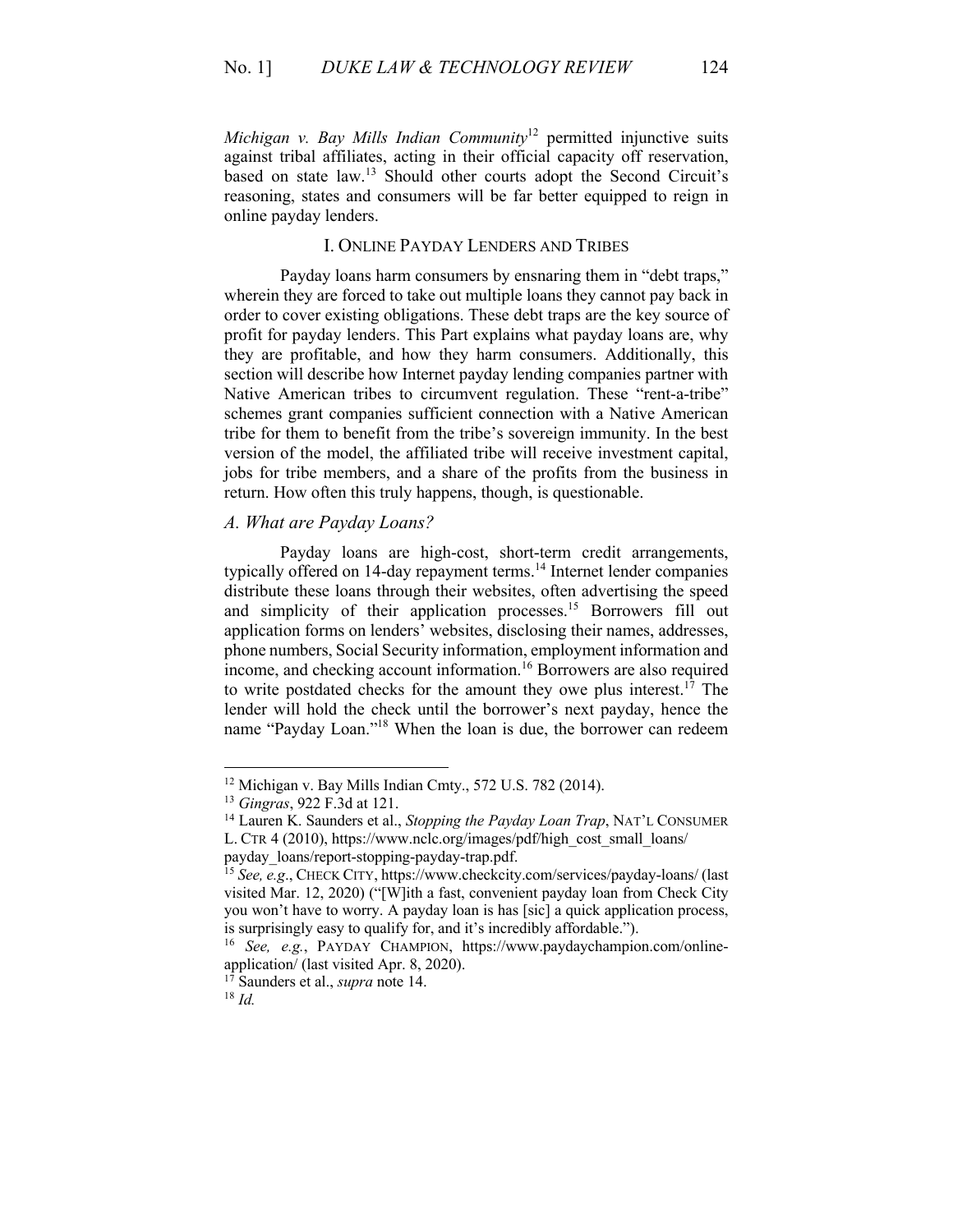the check, allow it to be deposited, or pay a finance charge and roll the loan over to the new pay period at a new fee.<sup>19</sup> Many consumers with bad credit scores find these services attractive because they can procure the loan quickly and easily,<sup>20</sup> even though pay day loans' Annual Percentage Rates (APRs) range from  $391\%$  to  $789\%$ <sup>21</sup>

Hardly anything else is attractive about these loan services, however. While traditional lenders check that borrowers will be able to pay their loans back before disbursing funds,<sup>22</sup> payday lenders do not.<sup>23</sup> Instead, payday lenders solicit consumers who likely cannot pay back their loans and will thus opt to roll their loans over to a new pay period with even higher fees. Even though many online payday lenders advertise their loans as short-term commitments, people who use payday lenders end up taking out an average of eight to nine loans annually.<sup>24</sup> Lenders' business model, in fact, *depends* on these customers returning for new loans. Borrowers who take out five or more loans a year generate ninety percent of the industry's business; borrowers who take out twelve or more loans a year generate sixty percent of their business.<sup>25</sup> To be sure, a study by the Center for Responsible Lending found that seventy-six percent of payday loans are taken out to pay back prior payday loans.<sup>26</sup> This loan churning results in an extra \$3.5 billion in fees annually.<sup>27</sup> As borrowers take out

<sup>19</sup> *Id.*

<sup>20</sup> *See An Update on Emerging Issues in Banking* (Jan. 29, 2003), https://www.fdic.gov/bank/analytical/fyi/012903fyi.pdf; *see also* PAY DAY ME, https://www.paydayme.com/how-it-works/ (last visited Mar. 13, 2020).

<sup>21</sup> Saunders et al., *supra* note 14, at 4. 22 Petrovich, *supra* note 9, at 326. 23 Saunders et al., *supra* note 14, at 4.

<sup>24</sup> Uriah King & Leslie Parish, *Springing the Debt Trap: Rate Caps are Only Proven Payday Lending Reform*, CTR. FOR RESPONSIBLE LENDING 8 (Dec. 13, 2007), https://www.responsiblelending.org/sites/default/files/nodes/files/ research-publication/springing-the-debt-trap.pdf.

<sup>25</sup> *Id.* at 9. 26 Uriah King & Leslie Parish, *Phantom Demand: Short-Term Due Date Generates Need for Repeat Payday Loans, Accounting for 76% of Total Volume*, CTR. FOR RESPONSIBLE LENDING 11 (July 9, 2009),

https://www.responsiblelending.org/payday-lending/research-analysis/phantomdemand-final.pdf.

<sup>27</sup> Susanne Montezemolo, *The State of Lending in America & Its Impact on U.S. Households*, CTR. FOR RESPONSIBLE LENDING 3 (Sept. 2013),

https://www.responsiblelending.org/state-of-lending/reports/10-Payday-Loans.pdf.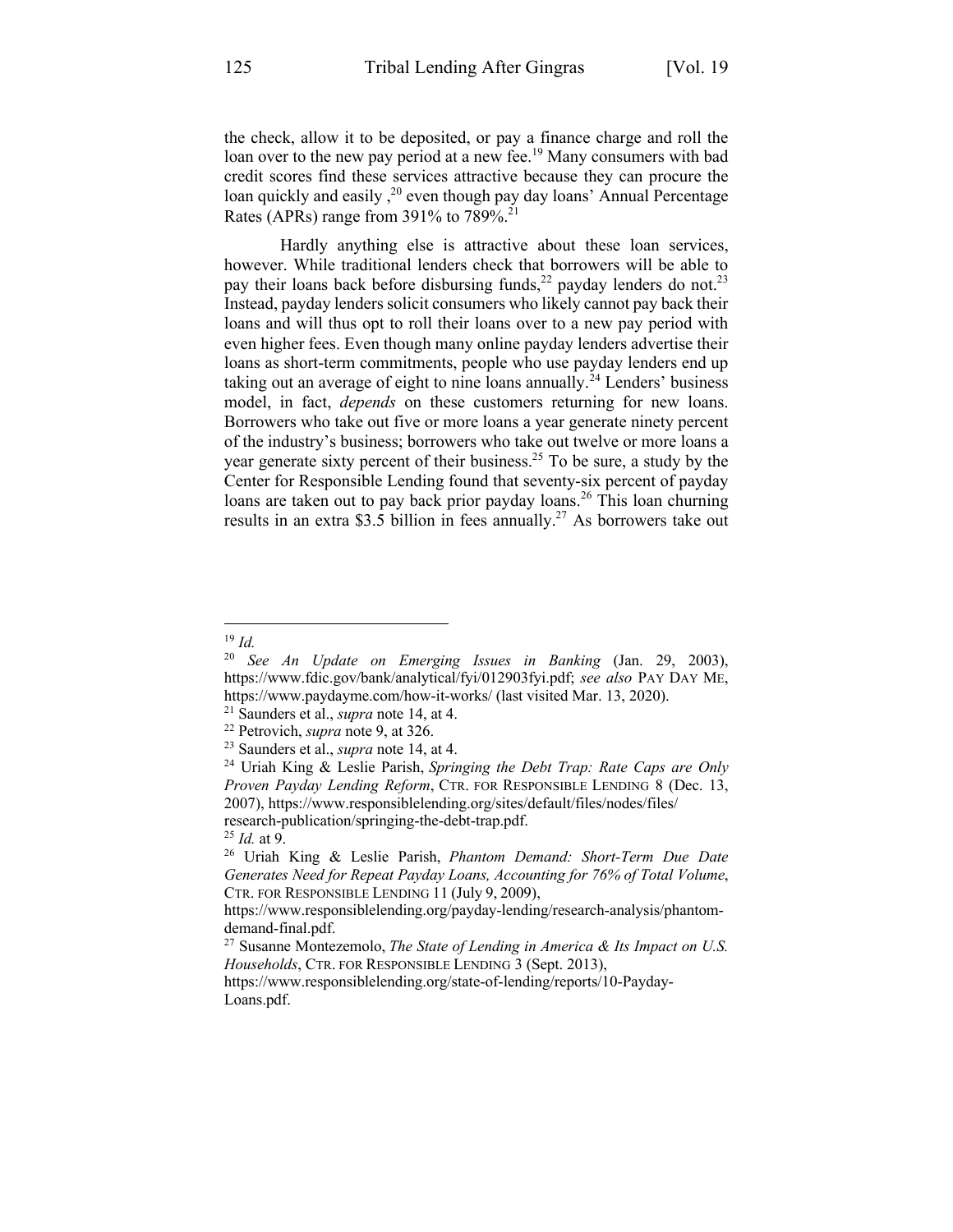more and more money, the attending fees also increase, leaving borrowers stuck in "debt traps."28

Debt traps pose serious consequences for borrowers. Studies have found that people who take out payday loans are more likely to file for bankruptcy<sup>29</sup> and become delinquent on their credit card payments.<sup>30</sup> Borrowers are more likely to pay other bills late, delay their medical care and prescription drug purchases,<sup>31</sup> and lose their bank accounts because of excessive overdrafts.<sup>32</sup> Another study found that over half of borrowers default on their payday loans within one year.<sup>33</sup> Most payday loan borrowers are teetering on the edge of the middle-class,  $34$  meaning that debt traps can easily send them into poverty.

## *B. "Rent-a-Tribe" Schemes*

Native American communities are struggling economically. The U.S. Census Bureau found that 27% of Native Americans lived in poverty, the highest poverty rate of any racial group.<sup>35</sup> In 2000, Native Americans' median wealth was equal to only 8.7 percent of the median wealth among all Americans.36 This may be partially attributable to Native Americans' low home ownership rate and home values, both of which are dwarfed by

<sup>34</sup> King & Parish, *supra* note 26, at 16.

<sup>28</sup> *See* Saunders et al., *supra* note 14; *see also* King & Parish, *supra* note 26. The "debt trap" describes when a consumer takes out a loan that she cannot pay back with her income and is, as a result, forced to take out more loans to pay the old ones. These new loans create new debt obligations she cannot repay, which then forces her to take out even more loans. This cycle continues until the consumer is "trapped" in debt.

<sup>29</sup> Paige Marta Skiba & Jeremy Tobacman, *Do Payday Loans Cause Bankruptcy?*, 62 J. L. & ECON. 485, 485 (2019).

<sup>30</sup> Sumit Argawal et al., *Payday Loans and Credit Cards: New Liquidity and Credit Scoring Puzzles?*, 99 AM. ECON. REV. 412, 412 (2009).

<sup>31</sup> Brian T. Melzer, *The Real Costs of Credit Access: Evidence from the Payday Lending Market*, 126 Q. J. ECON. 517, 550 (2011).

<sup>32</sup> Dennis Campbell et al., *Bouncing out of the Banking System: An Empirical Analysis of Involuntary Bank Account Closures*, 36 J.BANKING &FIN. 1224, 1225 (2012).

<sup>33</sup> Paige Martin Skiba & Jeremy Tobacaman, *Payday Loans, Uncertainty, and Discounting: Explaining Patterns of Borrowing, Repayment, and Default*, at 1 (Vand. Sch. of L., L. & Econ. Res. Paper Series, Ser. No. 08-33, 2008).

<sup>35</sup> Suzanne Macartney et al., *Poverty Rates for Selected Detailed Race and Hispanic Groups by State and Place: 2007-2011*, U.S. CENSUS BUREAU 2 (Feb. 2013), https://www2.census.gov/library/publications/2013/acs/acsbr11-17.pdf.

<sup>36</sup> Algernon Austin, *Native Americans and Jobs: The Challenge and the Promise*, ECON. POL'Y INST. 3 (Dec. 17, 2013), https://www.epi.org/files/2013/NATIVE-AMERICANS-AND-JOBS-The-Challenge-and-the-Promise.pdf.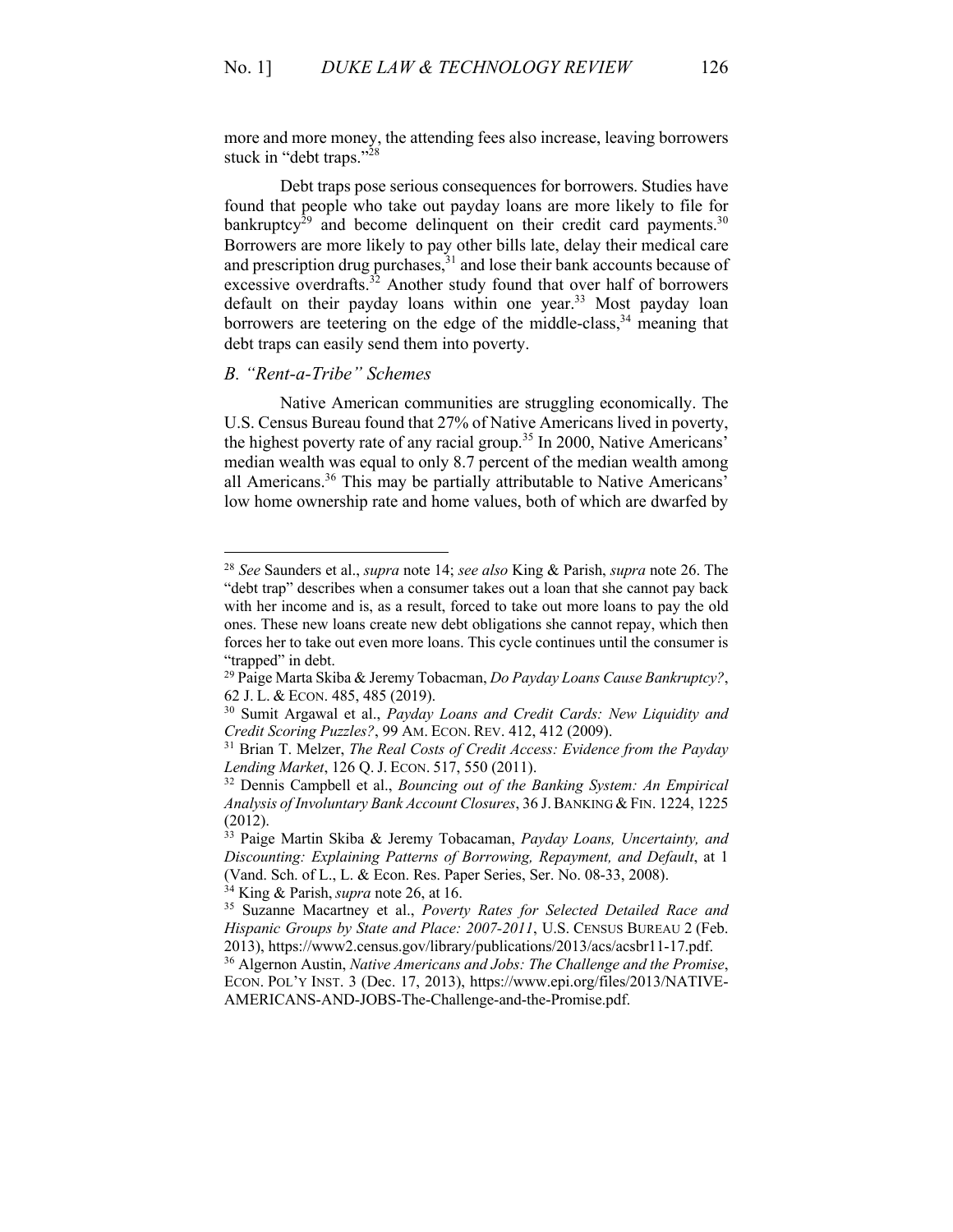those of white Americans.<sup>37</sup> Even when controlling for factors like age, sex, education level, and state of residence, Native Americans are 31% less likely to be employed than white people.<sup>38</sup> The figures are even worse for Native Americans living on reservations. In 2005, the average unemployment rate for Native Americans on or near reservations was  $49\%$ <sup>39</sup> Facing serious economic hardship, remotely located tribes have increasingly turned to e-commerce as a source of revenue.<sup>40</sup>

This is where payday lending companies come in, providing tribes the investment capital to start online payday businesses. In exchange, these businesses receive tribal sovereign immunity from their association with the tribe,<sup>41</sup> which they can use to sidestep state regulation for a greater profit.<sup>42</sup> Some commentators call these arrangements "rent-a-tribe" schemes,<sup>43</sup> which have become so popular that one can find several online consulting companies claiming to be expert in the process.<sup>44</sup> In its best iteration, a tribal lending entity ("TLE") will maintain offices on tribal lands, operate its computer servers there, and employ tribal personnel.<sup>45</sup> Generally, though, TLEs use many non-tribal subcontractors;<sup>46</sup> and because outside companies finance the entire enterprise, nearly all of the revenues from the entities flow to them and not the tribe. <sup>47</sup> To give one example, Adrian Rubin, an owner of multiple payday companies, agreed to send a relatively small monthly commission to an unnamed tribe in California on the condition that it pretend to own and operate the lending

<sup>38</sup> *Id.*

<sup>37</sup> *Id.*

<sup>39</sup> Jenadee Nanini, Note, *Tribal Sovereignty and Fintech Regulations: The Future of Co-Regulating in Indian Country*, 1 GEO. LAW. TECH.REV. 503, 504 n.6 (*citing* COHEN'S HANDBOOK OF FEDERAL INDIAN LAW, § 21.04 (Nell Jessup Newton ed., 2015)).

<sup>40</sup> *Id.* at 504.

<sup>41</sup> *See* Heather L. Petrovich, *supra* note 9, at 341–45; Hilary Miller, *The Future of Tribal Lending Under the Consumer Financial Protection Bureau*, BUS. L. TODAY (2013), https://perma.cc/XF2Z-ES3C (detailing the legal risks and benefits of tribal lending models).

<sup>42</sup> *See* Paul Walsh and Neal St. Anthony, *State bars internet lender, wins \$11.7M settlement over 'rent a tribe' loans*, STAR TRIB. (Aug. 18, 2016), https://perma.cc/53GT-P97J.

<sup>43</sup> *See* Petrovich, *supra* note 9, at 341–45; *see also* Ben McLannahan, *US authorities in crackdown on "rent-a-tribe" payday lenders*, FIN. TIMES (June 28, 2015), https://www.ft.com/content/82ca6198-1dc3-11e5-aa5a-398b2169cf79.

<sup>44</sup> *See, e.g.,* LEANING ROCK FIN., https://www.consultants4tribes.com/leaningrock-finance/

<sup>(</sup>last visited Apr. 5, 2020).

<sup>45</sup> Miller, *supra* note 41. 46 *Id.*

<sup>47</sup> *Id.*; Petrovich, *supra* note 9, at 342–43.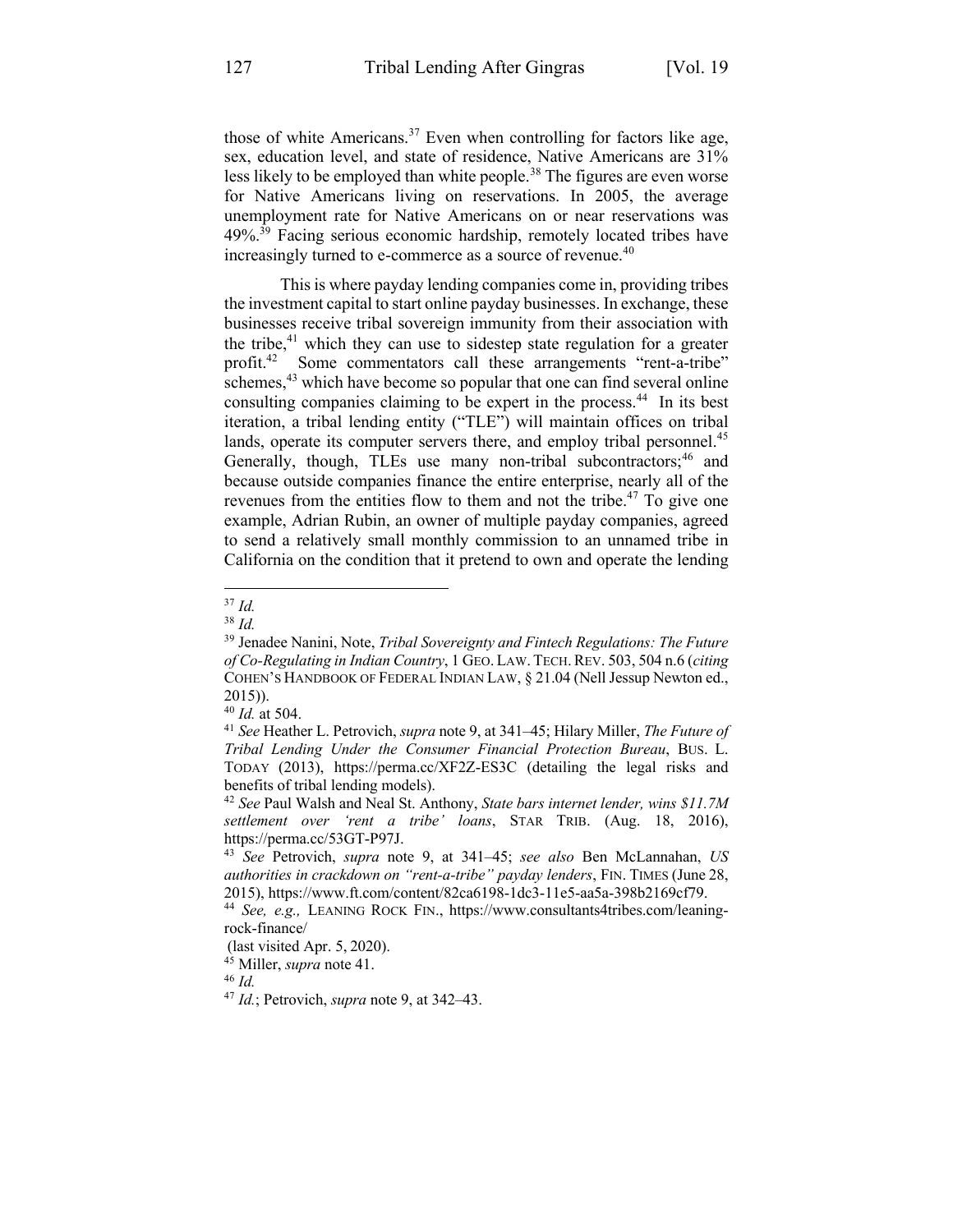companies and claim tribal immunity if anyone alleged state law violations.48 The Justice Department eventually tried and convicted Rubin on RICO,<sup>49</sup> conspiracy, and mail fraud charges.<sup>50</sup> No one knows how many other online payday lenders are engaging in bad faith "rent-a-tribe" schemes akin to Rubin's because tribal sovereign immunity can bar state suits before robust discovery takes place, and the lessened disclosure requirements for corporations chartered under tribal law limit what discovery can ultimately reveal.<sup>51</sup> A recent surge of RICO complaints alleging that many online lenders are "renting" tribes may indicate that the practice is common. $52$ 

#### II. TRIBAL SOVEREIGN IMMUNITY AND REGULATION

This section will describe the legal doctrines granting Internet TLEs immunity, as well as state and federal regulation of payday lending. The Marshall Court recognized Native American tribes as quasisovereigns entitled to immunity in the early 19th century, and this recognition prompted the United States Supreme Court to begin to announce robust protections for Native American tribes in the middle of the 20th century. Lower federal and state courts have also developed legal standards for tribal sovereign immunity, most notably the arm of the tribe analysis. States—with limited success—have tried to regulate payday lending with usury laws, while the federal government has not enacted any comprehensive regulation.

## *A. The Supreme Court Doctrine*

Sovereign immunity is a federal common law principle that precludes sovereign governments from being sued without their consent, except in very narrow circumstances.<sup>53</sup> Lacking a clear textual basis in the Constitution, sovereign immunity emanates from the inherent powers of

<sup>48</sup> Press Release, Dep't of Justice, Co-Conspirator of Reputed "Godfather of Payday Lending" Sentenced to Prison and Ordered to Forfeit \$9,621,800 (Aug. 7, 2018) [hereinafter DOJ Press Release].

<sup>49</sup> 18 U.S.C. §§ 1961–1968 (1970). 50 DOJ Press Release, *supra* note 48.

<sup>51</sup> *See* Petrovich, *supra* note 9, at 343–44.

<sup>52</sup> *See, e.g.*, Hengle v. Curry, No. 3:18-cv-100, 2018 U.S. Dist. WL 3016289 (E. D. Va. June 15, 2018); Gibbs v. Stinson, 421 F. Supp. 3d 267 (E. D. Va. 2019); Brice v. Plain Green, LLC., 372 F. Supp. 3d 955 (N.D. Cal. 2019).

<sup>53</sup> Andrea M. Seielstad, *The Recognition and Evolution of Tribal Sovereign Immunity Under Federal Law: Legal, Historical, and Normative Reflections on a Fundamental Aspect of American Indian Sovereignty*, 37 TULSA L. REV. 661, 662 (2002).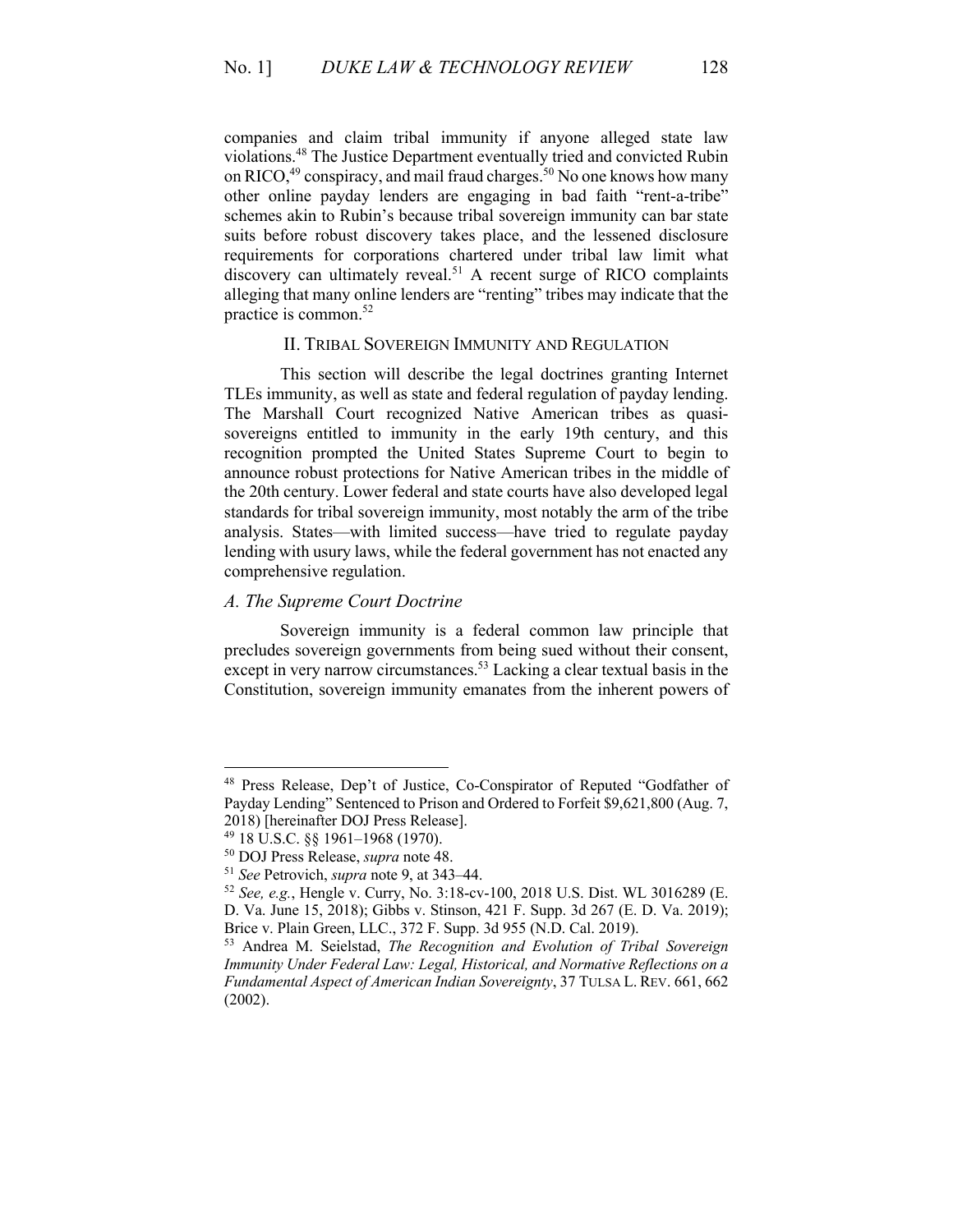sovereignty.<sup>54</sup> The Supreme Court first recognized the federal government's immunity from nonconsensual suits in 1821, <sup>55</sup> and since then the doctrine has become firmly established in the Court's jurisprudence.<sup>56</sup> In addition to the federal government, state governments<sup>57</sup> and foreign governments<sup>58</sup> enjoy sovereign immunity in American courts. Congress has waived federal $59$  and foreign sovereign immunity in some instances,<sup>60</sup> while the Court has developed several exceptions to state sovereign immunity in its case law.<sup>61</sup>

As "'domestic dependent nations' that exercise inherent sovereign authority over their members and territories," Native American tribes also enjoy sovereign immunity from suit.<sup>62</sup> The Marshall Court first recognized tribes as "independent nations" possessing "absolute sovereignty" in *Johnson v. M'Intosh*, but allowed the discovery doctrine to undermine tribes' property interests nevertheless.<sup>63</sup> Eight years later, in *Cherokee Nation v. Georgia*, the Court held that tribes were "domestic dependent nations," a status which deprived the Cherokee tribe of diversity jurisdiction afforded to "foreign state[s]" under the Constitution. <sup>64</sup> The Court continued to refine its jurisprudence in *Worcester v. Georgia*, in which it ruled that members of the Cherokee Nation could not be prosecuted under a Georgia statute.<sup>65</sup> It explained that the Cherokee Nation's sovereign status meant that "the laws of Georgia [could] have no force" in Cherokee territory, and that only Congress could regulate "the

<sup>54</sup> *See, e.g.*, Hans v. Louisiana, 134 U.S. 1, 13 (1890) (citing THE FEDERALIST NO 81. (Alexander Hamilton)). 55 Cohens v. Virginia, 19 U.S. 264, 411–12 (1821). 56 *See generally* Seisltad, *supra* note 53 (detailing the doctrinal history of tribal

immunity in the Supreme Court).

<sup>57</sup> Alden v. Maine, 527 U.S. 706, 712–13 (1999).

<sup>58</sup> Samantar v. Yousuf, 560 U.S. 305, 311–13 (2010).

<sup>59</sup> *See, e.g.*, Federal Torts Claim Act, 28 U.S.C. § 1346 (1946).

<sup>60</sup> *See* The Foreign Sovereign Immunities Act of 1976, 28 U.S.C. § 1330 (1976).

<sup>61</sup> For example, under *Ex parte Young*, 209 U.S. 123 (1908), and Scheuer v. Rhodes, 416 U.S. 232 (1974), plaintiffs can sue state officials in limited circumstances.

<sup>62</sup> Okla. Tax Comm'n v. Citizen Band Potawatomi Indian Tribe of Okla., 498 U.S. 505, 509 (1991) (citing Cherokee Nation v. Georgia, 30 U.S. 1, 2 (1831)).

<sup>63</sup> 21 U.S. 543, 574 (1823).

<sup>64</sup> 30 U.S. 1, 26–27 (1831).

<sup>65</sup> 31 U.S. 515, 556–57, 559 (1832). The Court later abrogated *Worcester* in Nevada v. Hicks, 533 U.S. 353, 364 (2001), where it held that generally applicable state laws could apply to off-reservation conduct by tribal officials.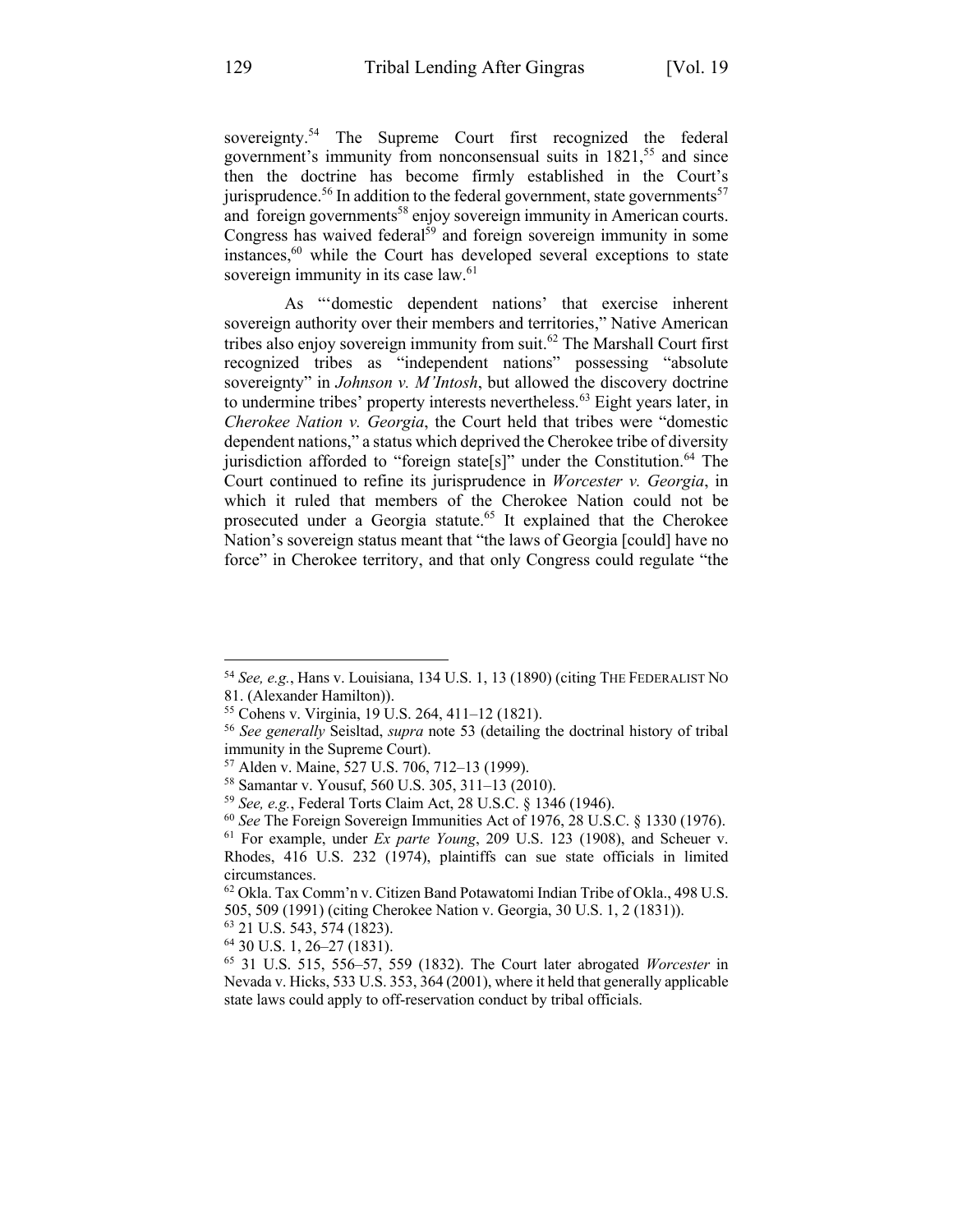intercourse between the United States and this nation."66 It took until 1850 for the Court to extend sovereign immunity to tribal officials.<sup>67</sup>

While the above cases laid the foundation for the tribal sovereign immunity doctrine, the Court officially recognized tribal sovereign immunity as a federal common law mainstay in 1940 in *United States v. United States Fidelity & Guaranty Co.* (*USF&G*). <sup>68</sup> The case arose after the United States leased lands to a coal company as a trustee for the Chickasaw and Choctaw Nations.<sup>69</sup> When the lessee went into receivership, the United States sought to recover royalties on behalf of the tribes in a bankruptcy proceeding.<sup>70</sup> The coal company responded with a cross-claim against the tribes. 71

The Court held that the coal company could not file its crossclaim. In keeping with its other holdings, the Court reiterated that Native American tribes are immune from suit absent Congressional authorization or their own waiver. <sup>72</sup> The Chickasaw and Choctaw Nations did not waive their immunity from suit when they filed for bankruptcy in a federal tribunal, either, because their sovereign immunity could not depend on the jurisdiction in which their debtors resided.<sup>73</sup> Tribes' "unusual governmental organization and peculiar problems" made this reasoning "particularly applicable" to their circumstances.<sup>74</sup> Harkening back to tribal sovereign immunity's foundations, the Court cited *Cherokee Nation v. Georgia* for the "public policy" goal that dependent sovereigns like tribal nations are exempt from suit.75 Effective protection of *Cherokee Nation v. Georgia*'s "public policy" required cross-claims to be as ineffective as direct suits.<sup>76</sup>

In the decades following *USF&G*, the Court consistently reaffirmed that Native American tribes possess robust sovereign immunity protections. It has held that corporations can be entitled to a tribe's

<sup>76</sup> *Id.*

<sup>66</sup> *Worcester*, 31 U.S. at 561. 67 *See* Parks v. Ross, 52 U.S. 362, 374–75 (1850).

<sup>68</sup> 309 U.S. 506, 512–13 (1940).

<sup>69</sup> *Id.* at 510–11.

<sup>70</sup> *Id.*

<sup>71</sup> *Id.*

<sup>72</sup> *Id.* at 512 ("It is as though the immunity which was theirs as sovereigns passed to the United States for their benefit, as their tribal properties did.").

<sup>&</sup>lt;sup>73</sup> *Id.* at 513 ("The sovereignty possessing immunity should not be compelled to defend against cross-actions away from its own territory or in courts, not of its own choice, merely because its debtor was unavailable except outside the jurisdiction of the sovereign's consent.").

<sup>74</sup> *Id.*

<sup>75</sup> *Id.* at 512–13.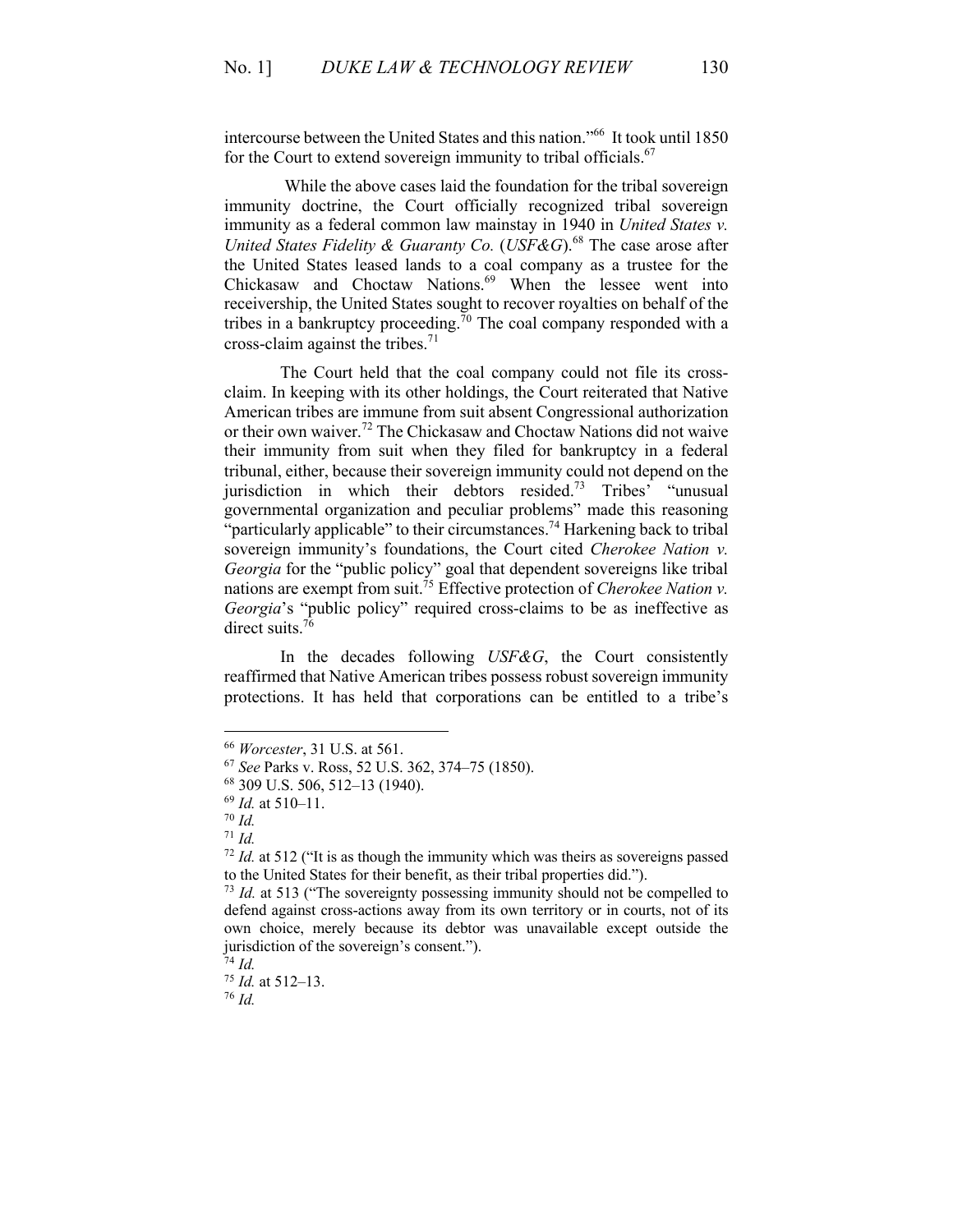sovereign immunity.<sup>77</sup> It prevented enforcement of state fishing laws<sup>78</sup> and the Indian Civil Rights Act against tribes.<sup>79</sup> It has barred states from enforcing lawful tax provisions for on-reservation transactions.<sup>80</sup> Most relevant to online payday lenders, the Court held in *Kiowa Tribe of Oklahoma v. Manufacturing Technologies* that sovereign immunity protected tribes governmental and commercial activities, on- and offreservation.<sup>81</sup> Now, 80 years after *UFS&G*, the broad rule is that Native American tribes will enjoy sovereign immunity unless the tribe explicitly waives its immunity or Congress abrogates it.<sup>82</sup>

# *B. Arm of the Tribe Tests*

Although the Supreme Court has provided plenty of case law on when sovereign immunity protects Native Americans tribes, it has not spoken on how to determine when this immunity applies to tribes' business entities. <sup>83</sup> This question is especially relevant for tribally-affiliated online lenders; its answer determines whether they will face legal culpability in many instances. Some state and federal appellate courts developed "arm of the tribe" tests to fill the vacuum the Supreme Court has left. These tests, broadly speaking, ask whether the business entity in question is truly a functionary of the tribe and not merely a third-party company employing something like a "rent-a-tribe" scheme.

For example, the Colorado Supreme Court in 2010 came out with a three-factor arm of the tribe test, in which it evaluated "(1) whether the tribes created the entities pursuant to tribal law; (2) whether the tribes own and operate the entities; and (3) whether the entities' immunity protects the tribes' sovereignty."84 In 2016, the California Supreme Court announced a five-factor test which considers "(1) the entity's method of creation, 2) whether the tribe intended the entity to share in its immunity, (3) the entity's purpose, (4) the tribe's control over the entity; and (5) the financial relationship between the tribe and the entity."<sup>85</sup> California's test originated in the Tenth Circuit in *Breakthrough Management Group, Inc.*

<sup>77</sup> 538 U.S. at 705 n.1 (2003).

<sup>78</sup> Puyallup Tribe, Inc., v. Dep't of Game, 433 U.S. 165, 173 (1977).

<sup>79</sup> Santa Clara Pueblo v. Martinez, 436 U.S. 49, 59 (1978).

<sup>80</sup> Okla. Tax Comm'n v. Citizen Band of Potawatomi Indian Tribe of Okla., 498 U.S. 505, 514, (1991).

<sup>81</sup> 523 U.S. 751, 760 (1998).

<sup>82</sup> *Id.* at 759–60.

<sup>83</sup> Petrovich, *supra* note 9, at 335.

<sup>84</sup> Cash Advance & Preferred Cash Loans v. Colorado ex rel. Suthers, 242 P.3d 1099, 1102 (Colo. 2010).

<sup>85</sup> People v. Miami Nation Enters., 2 Cal. 5th 222, 244 (Cal. 2016).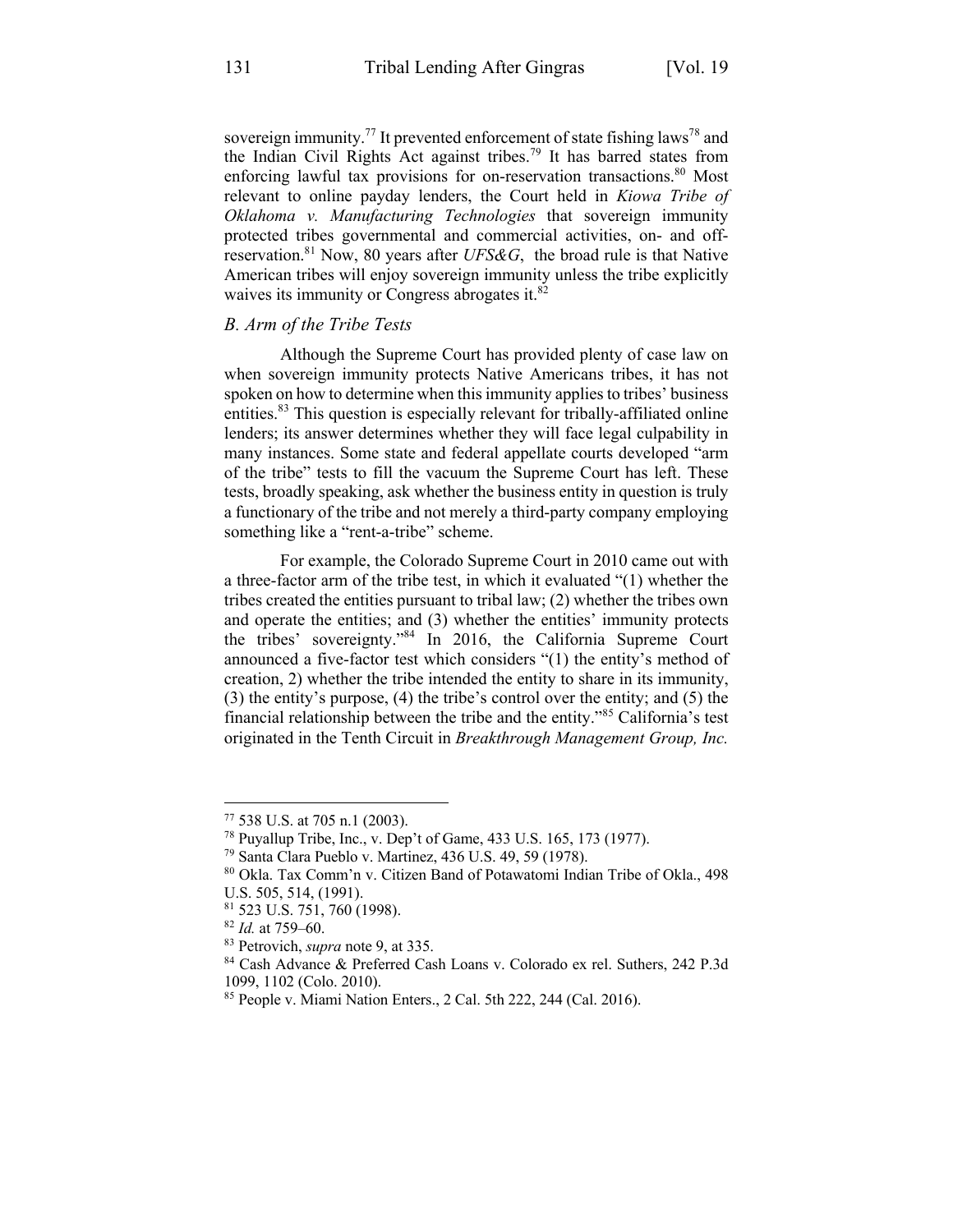*v. Chukchansi Gold Casino & Resort*. <sup>86</sup> Other circuits have found *Breakthrough*'s analysis convincing and adopted its factors, too.<sup>87</sup> The California Supreme Court left out *Breakthrough*'s sixth factor—whether "the policies underlying tribal sovereign immunity and its connection to tribal economic development . . . are served by granting immunity to the economic entities"88—because it believed that the first five factors "properly account [ed] for" these considerations.<sup>89</sup>

The two state tests differ in that California considers the entity's purpose and the financial link between the tribe and lender<sup>90</sup> whereas Colorado does not. $91$  The discrepancies in different states' tests means that tribal lending entities will be entitled to sovereign immunity in some states but not others.<sup>92</sup> The California and Colorado cases above reflect this phenomenon: lending entities associated with the Miami Tribe of Oklahoma and the Santee Sioux Nation were being sued in both decisions, yet only in Colorado were they afforded tribal sovereign immunity.<sup>93</sup> The possibility of variation like this has prompted some to call for comprehensive action from Congress.<sup>94</sup>

<sup>88</sup> *Breakthrough*, 629 F.3d at 1191.

<sup>86</sup> 629 F.3d 1173, 1191 (10th Cir. 2010). Just this year, the Arizona Supreme Court adopted all six of the *Breakthrough* factors in Hwal'Bay Ba: J Enters., Inc. v. Jantzen, No. CV-19-0123-PR, 2020 Ariz. LEXIS 64 at \*15 (Feb. 24, 2020).

 $87$  White v. Univ. of California, 765 F.3d 1010, 1025 (9th Cir. 2014); Williams v. Big Picture Loans, LLC, 929 F.3d 170, 177 (4th Cir. 2019).

<sup>89</sup> *Miami Nation Enters.*, 2 Cal. 5th at 244. This discussion should contextualize the "Our Business" section on Big Picture Loans' website. The page says that the company's purpose is to "enhance the Tribe's self-determination and further diversify the Tribe's economy"; that it was formed under tribal law; and that it is located on reservation. These statements are best read as attempts to fulfill *Breakthrough* factors (6), (1), and possibly (4), respectively. *About Us*, BIG PICTURE LOANS, http://www.bigpictureloans.com/about-us (last visited Apr. 7, 2020).

<sup>90</sup> *Miami Nation Enters.*, 2 Cal. 5th at 244.

<sup>91</sup> Cash Advance & Preferred Cash Loans v. Colorado ex rel. Suthers, 242 P.3d 1099, 1102 (Colo. 2010).

<sup>92</sup> Adam Crepelle, *Tribal Lending and Tribal Sovereignty*, 66 DRAKE L. REV. 1, 24 (2018).

 $93$  On remand, the Colorado district court dismissed the suit against the TLEs. State v. Cash Advance, No. 05CV1143, 2012 Colo. Dist. Court LEXIS 3032 at 40 (Feb. 13, 2012).

<sup>94</sup> *See e.g.,* Crepelle, *supra* note 92, at 34.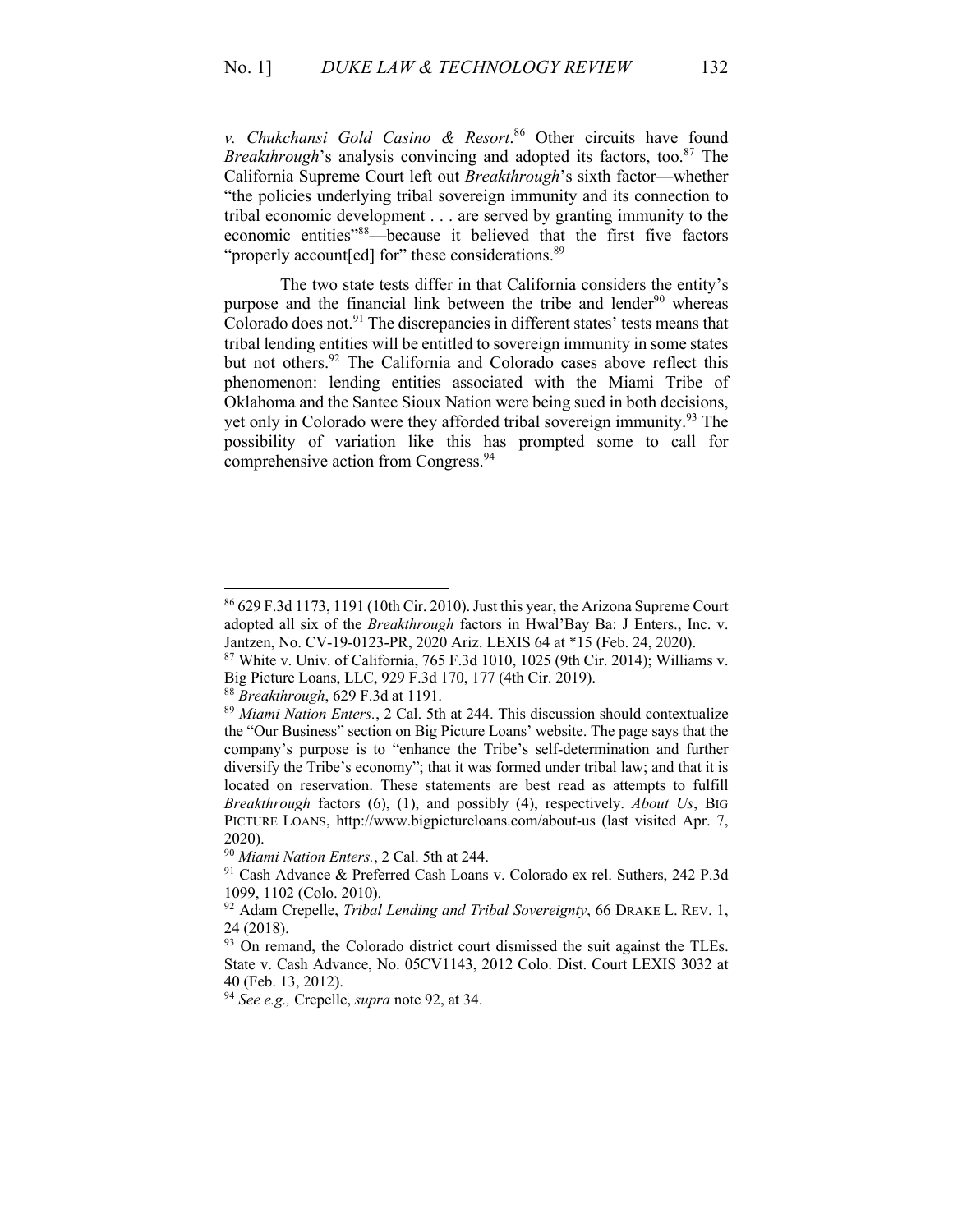## *C. State Regulation*

States generally attempt to regulate payday lenders with usury laws.<sup>95</sup> These laws cap the amount of money lenders can give out, set limits on their interest rates, and limit the length of loans' terms.<sup>96</sup> Some regulations even specify the number of loans someone can have outstanding and the number of times loans may be rolled over.<sup>97</sup> Loan caps range from \$300 to \$50,000, while loan term limits span from less than two weeks to 60 days.<sup>98</sup> Interest rate caps vary substantially.<sup>99</sup> Instead of regulating payday lenders' practices, Arizona, Arkansas, Georgia, Maryland, Massachusetts, New Jersey, New York, New Mexico, North Carolina, Vermont, and West Virginia have chosen to ban them entirely.<sup>100</sup>

Although these laws appear robust and straightforward, payday lenders find many ways to avoid them, and not just by claiming tribal immunity. Indeed, a 2016 report by the Democrats on the House Financial Services Committee found that payday lenders disguise themselves as different financial services providers, give out loans under mortgage lending statutes, abuse loopholes, and ignore laws entirely when distributing loans online.<sup>101</sup> Lenders also form shell companies to hide their businesses from regulators.<sup>102</sup> Tribal immunity presents its own set of problems, too. Because payday lenders make tribal immunity claims at the pleading stage, courts can dismiss state regulatory enforcement cases before they go to discovery.<sup>103</sup> And because states bear the burden of proving that lenders are not entitled to immunity, states must argue that lenders are not arms of the tribe without the useful information full discovery can provide.<sup>104</sup> Courts do allow a limited amount of discovery before these motions, but how helpful that is to state regulators is questionable.105 These problems have lead some state regulators to give up

<sup>95</sup> Heather Morton, NAT'L CONF. OF STATE LEGISLATURES, *Payday Lending Statutes* (Mar. 10, 2020), https://www.ncsl.org/research/financial-services-andcommerce/payday-lending-state-statutes.aspx.

<sup>96</sup> *Id.*

<sup>97</sup> *Id.*

<sup>98</sup> *Id.*

<sup>99</sup> *Id.*

<sup>&</sup>lt;sup>100</sup> Grace Austin, *What Happens When Payday Loans Are Outlawed?* (Dec. 11, 2018), https://www.opploans.com/payday-news/what-happens-when-paydayloans-are-outlawed/ (last visited Oct. 30, 2020).<br><sup>101</sup> STAFF OF H. COMM. ON FIN. SERVS., 114TH CONG., SKIRTING THE LAW: FIVE

TACTICS PAYDAY LENDERS USE TO EVADE STATE CONSUMER PROTECTION LAWS 5–6 (Comm. Print 2016).

<sup>102</sup> Petrovich, *supra* note 9, at 345.

<sup>103</sup> *Id.* at 343–44. 104 *Id.*

<sup>105</sup> *Id.*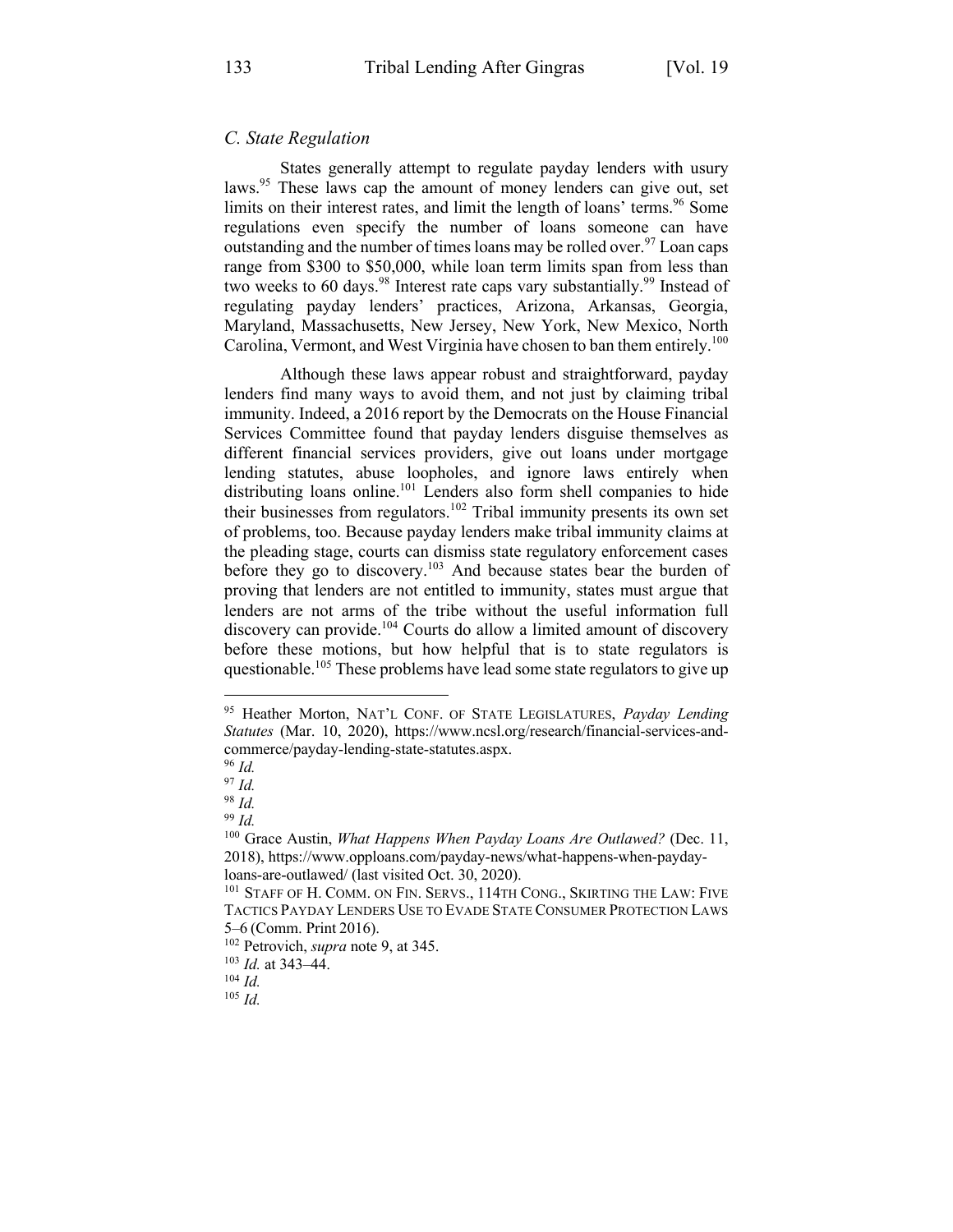enforcing state laws against tribal lending entities entirely,<sup>106</sup> and the small number of state cases on the matter may reflect state regulators' hesitance to bring enforcement actions.<sup>107</sup> In 2016, the California Supreme Court granted relief after the state successfully brought suit against tribally affiliated lenders,<sup>108</sup> but remains the only state supreme court to allow regulatory action to proceed against tribally-affiliated lenders pleading tribal sovereign immunity for on-reservation activity.

# *D. Federal Regulation*

Congress has not passed a comprehensive statute regulating online payday lenders. <sup>109</sup> A Senate bill that would cap interest rates at 36% remains stuck in committee.<sup>110</sup> The Supreme Court has made clear that Congress *can* waive tribal sovereign immunity.<sup>111</sup> Whether it will, though, is a different question. The payday lobby is reportedly quite influential in Congress,  $^{112}$  as are some Native American industry lobbies.<sup>113</sup> With the Consumer Financial and Protection Bureau set to withdraw proposed rules regulating payday lenders,<sup>114</sup> sweeping federal regulation appears unlikely.

That is not to say there has been no federal action, however. Notably, the Federal Trade Commission (FTC) has brought suit against online lenders<sup>115</sup> seeking to enforce  $\S$  5 of the Federal Trade Commission Act (FTCA).<sup>116</sup> Section 5 prohibits "unfair or deceptive" practices in or affecting interstate commerce.<sup>117</sup> For example, in a 2016 case, the FTC secured a \$25.5 million settlement against several lenders who violated §

<sup>116</sup> 15 § U.S.C. 45(a)(1).

<sup>106</sup> *Id.* at 339. 107 *Id.* at 338–40.

<sup>108</sup> People v. Miami Nation Enters., 386 P.3d 357, 370–71 (Cal. 2016).

 $109$  It did pass the Military Lending Act in 2006, 10 U.S.C. § 987, which caps interest rates on small dollar loans to members of the military at 36 percent.<br><sup>110</sup> S. 2833, 116th Cong. § 140(b) (2019) (extending the military rate cap of 36%

to all consumers).

<sup>111</sup> *See, e.g.*, Kiowa Tribe v. Mfg. Techs., 523 U.S. 751, 759 (1998).

<sup>112</sup> CITIZENS FOR RESP. AND ETHICS IN WASH., *Crew Finds Payday Lending Industry Still Paying Up* (Apr. 18, 2012), https://www.citizensforethics.org/

<sup>&</sup>lt;sup>113</sup> Petrovich, *supra* note 9, at 350.

<sup>114</sup> Daniella Cheslow, *Consumer Protection Bureau Aims to Roll Back Rule For Payday Lending* (Feb. 6, 2019), https://www.npr.org/2019/02/06/691944789/ consumer-protection-bureau-aims-to-roll-back-rules-for-payday-lending (last visited Oct. 30, 2020).

<sup>115</sup> *See, e.g.*, FTC v. PayDay Fin. LLC, 989 F. Supp. 2d 799 (D.S.D. 2013); *see also* FTC v. AMG Servs., No. 2:12-cv-00536-GM-VCF, 2016 U.S. Dist. LEXIS 135765 (D. Nev. 2016).

<sup>117</sup> *Id*.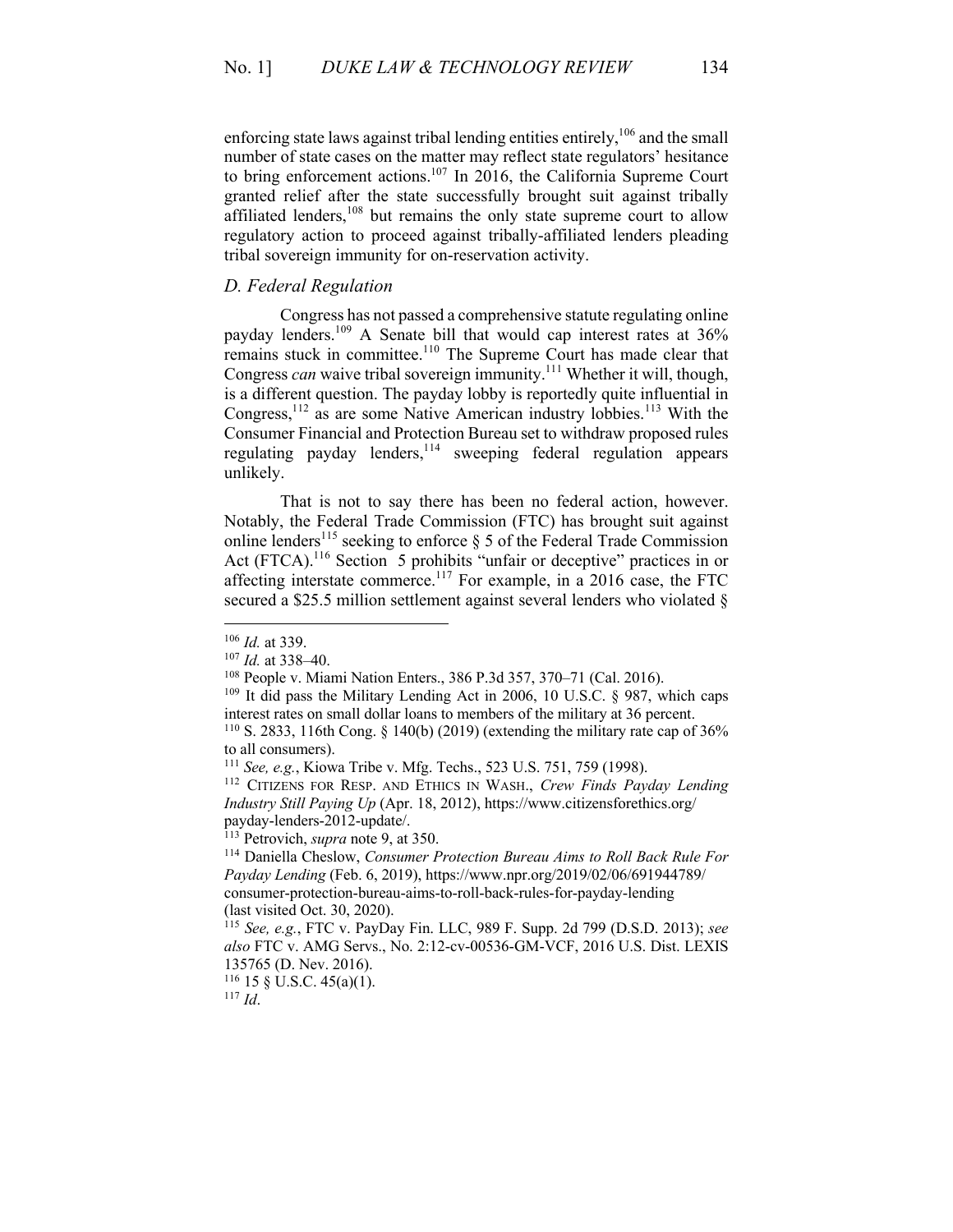5 by charging borrowers undisclosed and inflated fees.<sup>118</sup> As a generally applicable federal law, the FTCA presumptively applies to triballyaffiliated lenders,<sup>119</sup> so the FTC can bring  $\S$  5 actions without having to clear the tribal immunity bar. Having said that, the FTC still must operate within its statutory mandates; it cannot enforce state laws nor can it bring actions that Congress has not authorized.120 This makes FTC enforcement a powerful, but circumscribed tool for regulating tribal lenders.

# III. GINGRAS: A NEW WAY FORWARD?

Much of this Note has detailed the problems state regulators and consumers who want to take action against TLEs face. Indeed, tribal immunity is a robust protection and difficult to nullify at the pleading stage, making state regulatory efforts useless against many TLEs. *Gingras v. Think Finance, Inc.*<sup>121</sup> may signal that this dynamic is over. There, the Second Circuit allowed an injunctive suit, based on state law, to proceed beyond the pleading stage against employees of a TLE.<sup>122</sup> In so holding, it joined the Eleventh Circuit<sup>123</sup> in concluding that tribal sovereign immunity does not bar state law injunctive suits against tribal officials or employees.<sup>124</sup> This decision could prove a winning countermeasure for plaintiffs seeking to vindicate state law claims against TLEs claiming tribal sovereign immunity.

The *Gingras* plaintiffs borrowed money from Plain Green, an online payday lender owned by the Chippewa Cree Tribe of the Rocky Boy's Indian Reservation in Montana.125 Plaintiffs, residents of Vermont, sought an injunction against some of Plain Green's officers for violating state and federal law after the Plaintiffs failed to pay back some of their

<sup>118</sup> Press Release, Fed. Trade Comm'n, FTC Secures \$4.4 Million From Online Payday Lenders to Settle Deception Charges (Jan. 5, 2016), https://www.ftc.gov/ news-events/press-releases/2016/01/ftc-secures-44-million-online-paydaylenders-settle-deception.

<sup>119</sup> *See* Fed. Power Comm'n v. Tuscarora Indian Nation, 362 U.S. 99, 120 (1960). <sup>120</sup> A BRIEF OVERVIEW OF THE FEDERAL TRADE COMMISSION'S INVESTIGATIVE, LAW ENFORCEMENT, AND RULEMAKING AUTHORITY, https://www.ftc.gov/aboutftc/what-we-do/enforcement-authority (last visited Apr. 7, 2020).

<sup>121</sup> 922 F.3d 112 (2nd Cir. 2019).

<sup>122</sup> *Id.* at 121.

<sup>123</sup> *See* Alabama v. PCI Gaming Auth., 801 F.3d 1278, 1290 (11th Cir. 2015) ("[T]ribal officials may be subject to suit in federal court of state law under the fiction of *Ex parte Young* when their conduct occurs outside of Indian lands."). The subject of the suit in that case was a group of casinos owned by Native American tribes. *Id.* at 1282. *Gingras* is the first to allow such a suit to proceed against an online TLE.

<sup>124</sup> *Gingras*, 922 F.3d at 121.

<sup>125</sup> *Id.* at 117.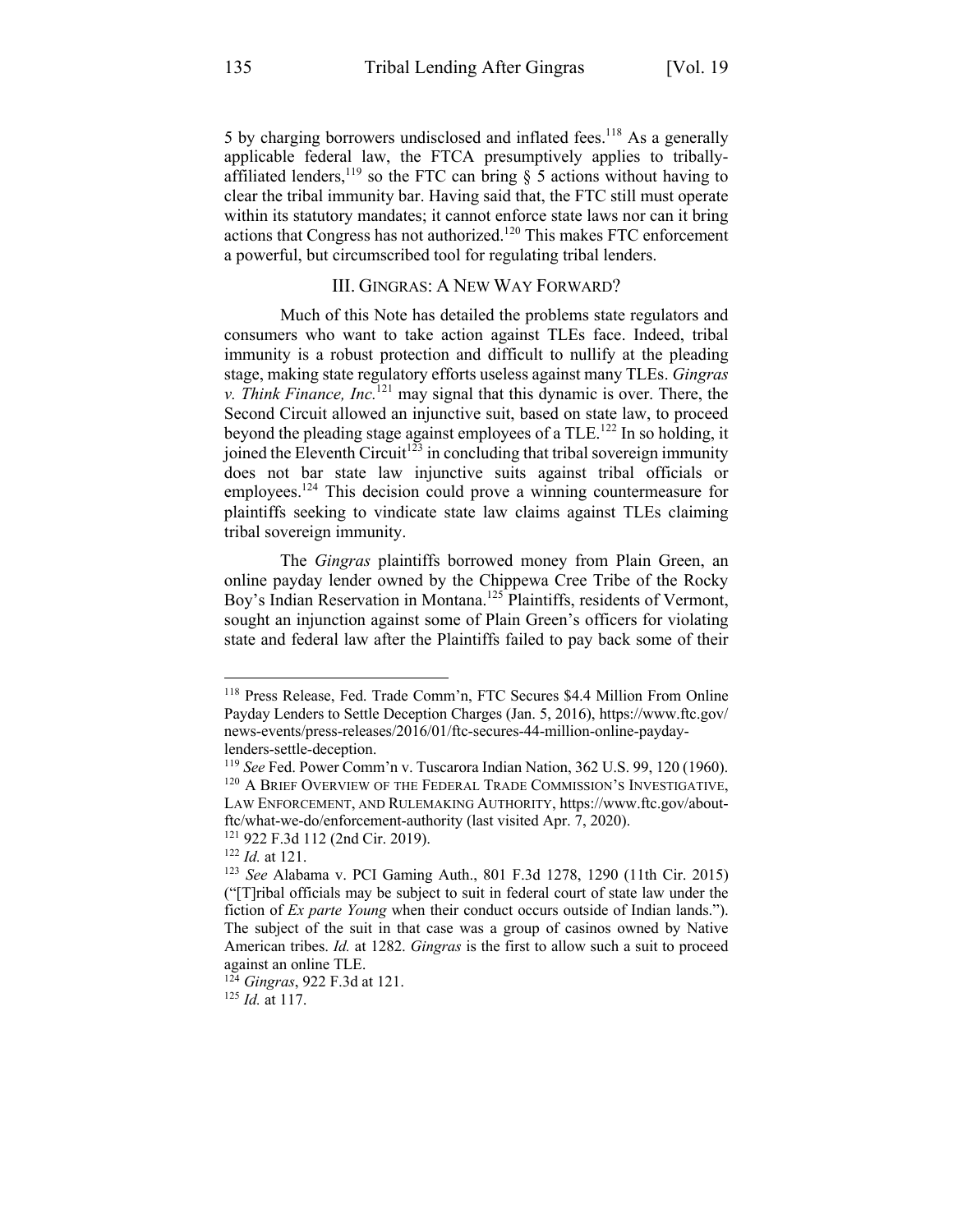loans.<sup>126</sup> Their complaint alleged that Plain Green's interest rates exceeded the caps imposed by Vermont law.127 The complaint also alleged that Think Finance, which Plain Green employed to service their loan, orchestrated a rent-a-tribe scheme with the Chippewa Tribe designed to circumvent state and federal lending laws.<sup>128</sup> The defendants moved to dismiss plaintiffs' suit, arguing that their status as an "arm of the tribe" entitled them to tribal sovereign immunity.<sup>129</sup> The district court denied the motion, which the defendants appealed to the Second Circuit.<sup>130</sup>

The Second Circuit affirmed the district court's denial.<sup>131</sup> The court decided that it did not have to determine whether the defendants were arms of the Chippewa Tribe, because the Supreme Court case *Michigan v. Bay Mills Indian Community*<sup>132</sup> condoned injunctive suits, based on state law, against tribal officials or employees.<sup>133</sup> Therefore, the plaintiffs' suit would be valid regardless of the defendants' entitlement to tribal sovereign immunity. Similarly, in *Bay Mills*, the Supreme Court held that the Indian Gaming Regulatory  $Act^{134}$  did not abrogate tribal sovereign immunity from a state's suit to enjoin off-reservation gaming, and thus Michigan could not bring suit against the Bay Mills Indian Community for opening up a casino off tribal lands.<sup>135</sup> The Court suggested, however, that "Michigan could bring suit against tribal officials or employees (rather than the tribe itself) for, say, gambling without a license."<sup>136</sup> Under an analogy to *Ex parte Young*, <sup>137</sup> explained the Court, "tribal immunity does not bar such suit[s] for injunctive relief against *individuals*, including tribal officers, responsible for unlawful conduct."<sup>138</sup> This "panoply of tools"

- <sup>128</sup> *Id.* at 119.
- <sup>129</sup> *Id.* at 119–20.
- <sup>130</sup> *Id.* at 119.
- <sup>131</sup> *Id.* at 128.
- <sup>132</sup> 572 U.S. 782 (2014).
- <sup>133</sup> *Gingras*, 922 F.3d at 121–22.
- <sup>134</sup> 25 U.S.C. §§ 2701–2721 (1988).
- <sup>135</sup> *Bay Mills*, 572 U.S. at 785. 136 *Id.* at 796.
- 

<sup>137</sup> 209 U.S. 123 (1908). *Ex parte Young*'s holding rests on the legal fiction that state officers who violate federal law no longer represent their respective states. *See id.* at 159–60 ("If the act which the state Attorney General seeks to enforce be a violation of the Federal Constitution, the officer . . . is in that case stripped of his official or representative character and is subjected in his person to the consequences of his individual conduct."). Extending this analogy to tribal officials or employees means that, when they violate state or federal law, they lose their "representative character" of the tribe and no longer benefit from its sovereign immunity.

<sup>138</sup> *Bay Mills*, 572 U.S. at 796 (emphasis in original).

<sup>126</sup> *Id.* at 118.

<sup>127</sup> *See id.* at 117–19.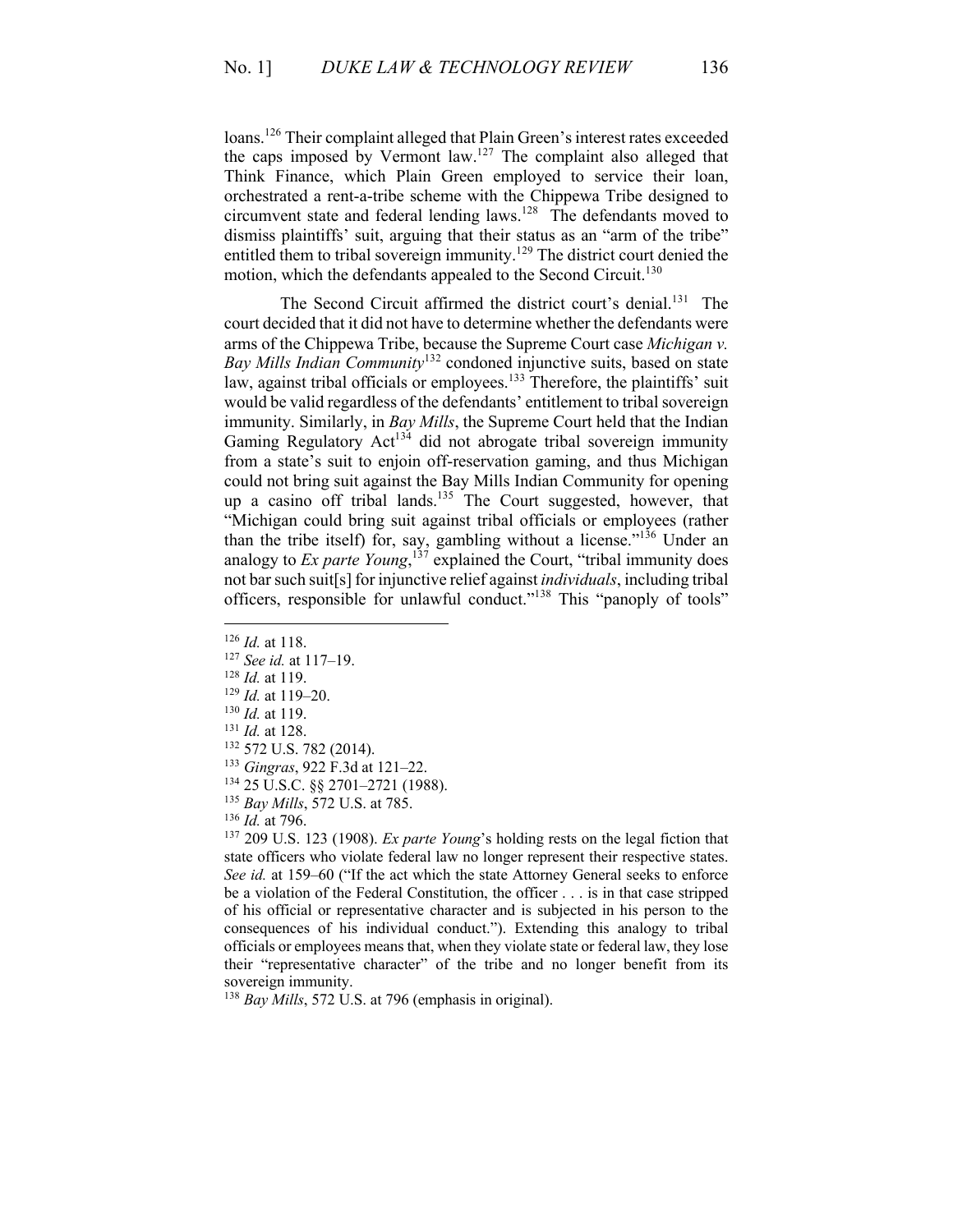meant that the Court's holding on the Indian Gaming Regulatory Act did not leave Michigan and other states without recourse to enforce their laws against tribal entities. $139$ 

The Second Circuit concluded that the Court's language endorsed plaintiffs' state law claims and rejected the defendants' arguments to the contrary. <sup>140</sup> The defendants first tried arguing that *Bay Mills*' key language was only dicta and accidentally overturned the Court's holding in *Pennhurst State School & Hospital v. Halderman*. <sup>141</sup> There, the Court declined to extend the *Ex parte Young* doctrine to suits against state officials violating state law, because those suits did not vindicate the supremacy of federal law and invaded state sovereignty.<sup>142</sup> In the Second Circuit's mind, however, the suit at bar did not implicate the concerns about sovereignty animating *Pennhurst*. <sup>143</sup> Principles of sovereignty prevent federal courts from instructing a state official how to follow state law or a tribal official how to follow tribal law; those principles do not apply to compelling a tribal official to follow state or federal law.<sup>144</sup> The defendants also tried arguing that *Bay Mills* applied to only individual capacity, as opposed to official capacity, suits against tribal officials or employees violating state law.<sup>145</sup> The court declined to accept "such a cramped reading," instead interpreting *Bay Mills* as distinguishing only between tribal officials, employees, and the tribe itself.146 Last, the defendants contended that *Bay Mills* authorized only *Ex parte Young*-like suits against tribal official or employees by states themselves, but the Second Circuit found nothing in the case law foreclosing those suits based on the identity of the plaintiff.<sup>147</sup>

*Gingras* could be a sign of things to come for TLEs violating state law. Especially significant is that the Second Circuit did not even address the arm of the tribe question, $148$  which, as this Note has discussed, frustrated past state regulatory efforts. Under *Gingras*, state and consumer plaintiffs would no longer be forced to argue against motions to dismiss with one hand tied behind their back; instead, plaintiffs can avoid the question of sovereign immunity and proceed directly to the merits. And without the benefit of presumptive tribal sovereign immunity, online

<sup>147</sup> *See id.* at 123–24.

<sup>139</sup> *Id.*

<sup>140</sup> *Gingras*, 922 F.3d at 121–22.

<sup>141</sup> *Id.* at 122; 465 U.S. 89 (1984). 142 *Pennhurst*, 465 U.S. at 106. 143 *Gingras*, 922 F.3d at 122.

<sup>144</sup> *Id.* at 122–23.

<sup>145</sup> *Id.* at 123.

<sup>146</sup> *Id.*

<sup>148</sup> *Id.* at 120–21.